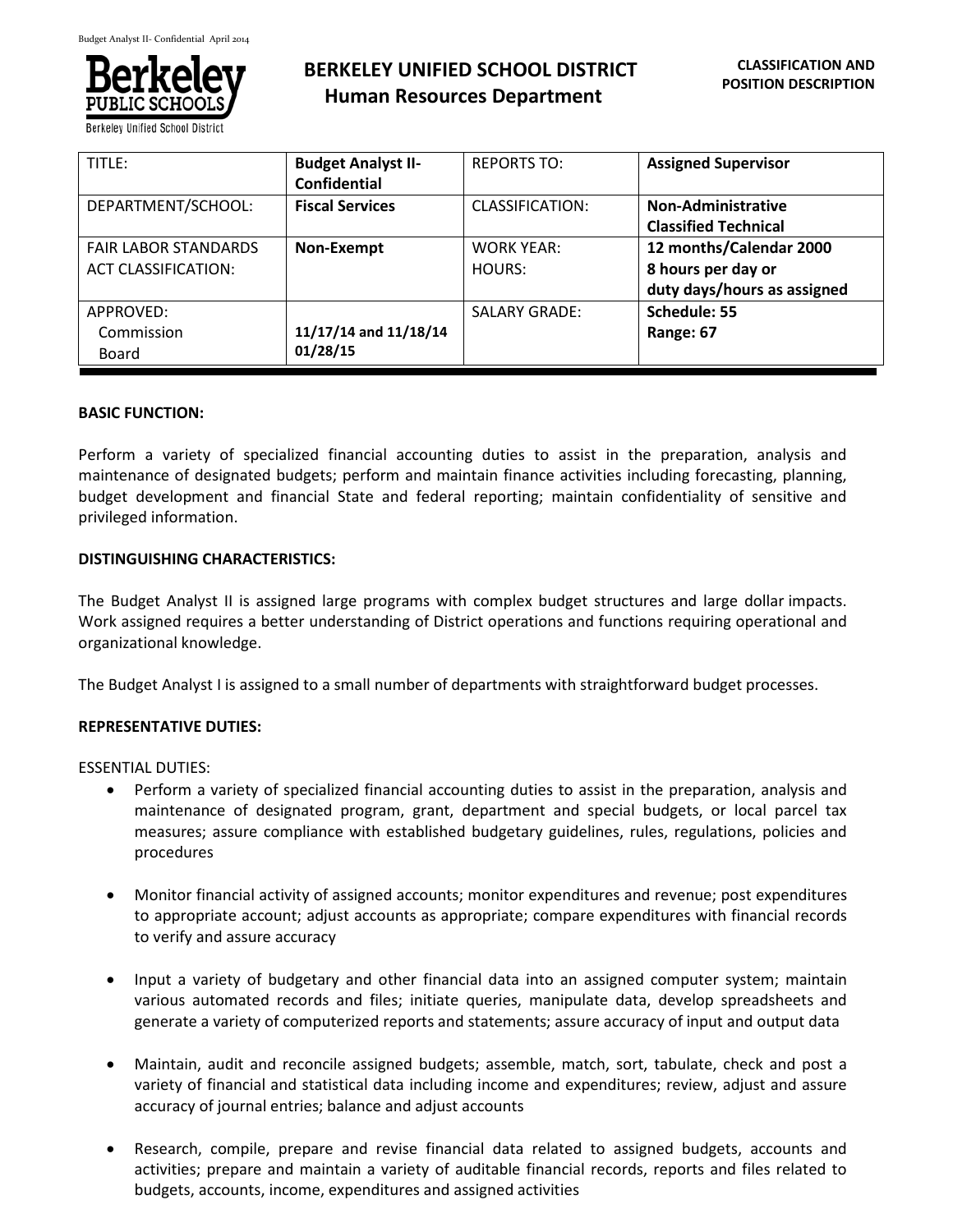- Process and evaluate various forms and applications as assigned; compare and reconcile forms, statements, records, reports and other financial documents; identify errors and resolve discrepancies; input and initiate account transfers as needed
- Evaluate and project annual income and expenditures to determine budget requirements; project revenue and fund balances for new fiscal year; allocate revenue to resources according to established guidelines; analyze budgetary data and provide administrators with recommendations concerning budget development, projections and administration
- Compile, research and evaluate a variety fiscal information related to assigned fiscal functions; assemble and distribute related materials; assure mandated reports are submitted to appropriate agencies according to established time lines
- Serve as a technical resource to personnel, outside agencies and others concerning assigned budgets respond to inquiries and provide technical information concerning related accounts, funds, transactions, records, standards, laws, regulations, policies and procedures; provide assistance during auditing activities
- Analyze purchase orders to assure compliance with Governmental Accounting Standards; provide coding for purchase orders
- Work with Principals, program managers and budget managers to resolve budget questions, and requisition and time sheet issues; monitor and follow-up on resolutions
- Assist the administrator by identifying financial issues associated with parcel tax program or assigned budgets; provide financial information to review, manage and monitor resources and report to District management and public oversight committees as appropriate
- Develop and monitor school site budgets as assigned by the position to assure compliance with program funding guidance and regulations; coordinate and assist Principals with site plan budgets and expenditure inquiries, and related matters
- Maintain confidentiality regarding issues related to negotiations and collective bargaining matters
- Communicate with personnel and outside agencies to exchange information and resolve issues or concerns
- Operate a variety of office equipment including a calculator, copier, fax machine, 10-key, computer and assigned software; operate a money calculating machine as assigned
- Attend meetings as assigned by the position

## OTHER DUTIES:

Perform related duties as assigned

## **KNOWLEDGE AND ABILITIES:**

# KNOWLEDGE OF:

General accounting, budget and business functions of an educational organization Preparation, review and control of assigned budgets and accounts Preparation of financial statements and comprehensive budget reports General theory and application of budgetary planning and control in a school system